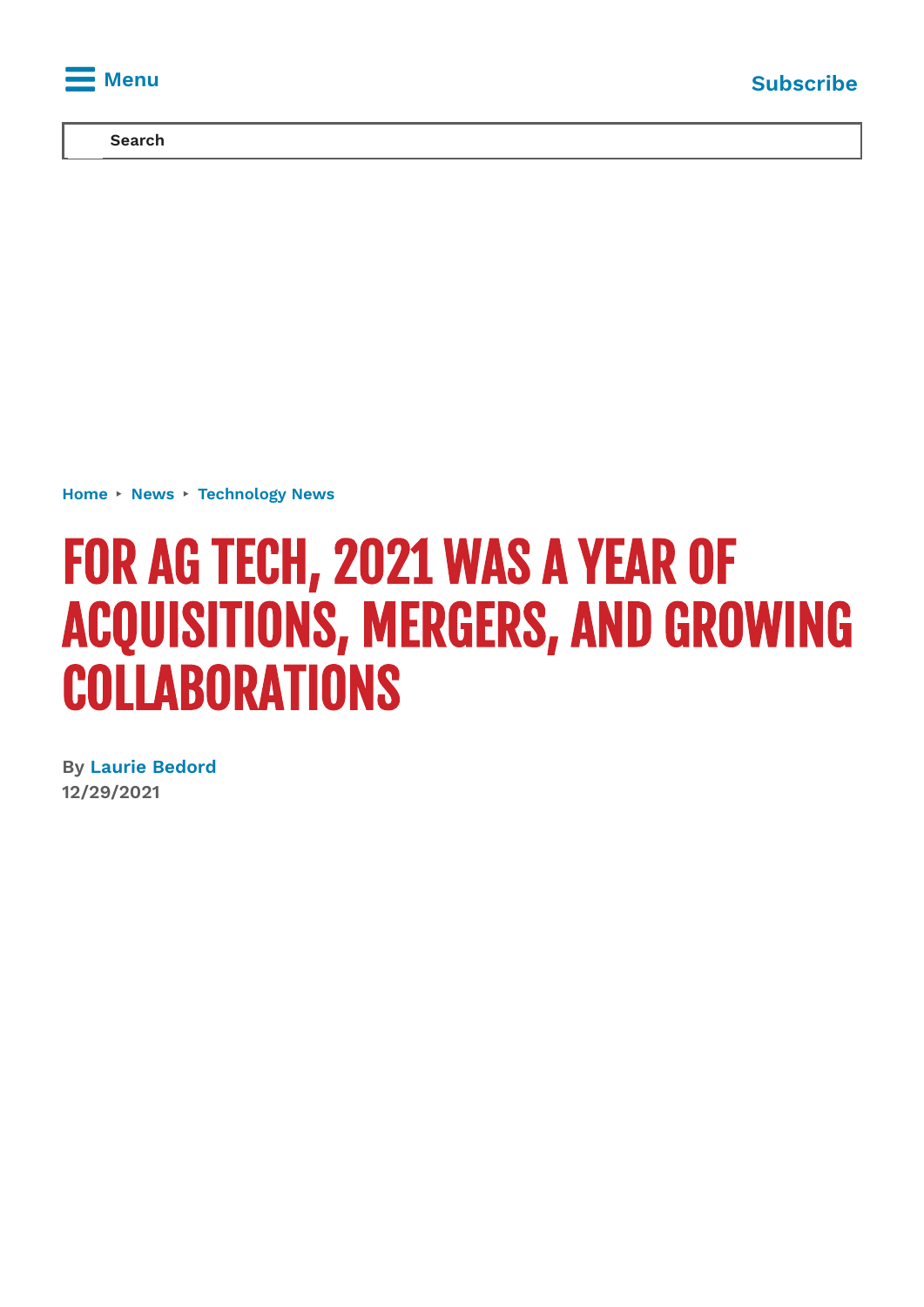

#### **Search**



If you'd have asked Aaron Magenheim what agriculture needed five years ago, his answer would have been "more technology." In recent years, the rise in ag tech has introduced a host of new technologies in agriculture. While the wealth of innovation poses unique opportunities, it also comes with challenges.

"My team talks to about 130 start-ups every month. Today, I think we have everything we need for the next five to 10 years, but technology only works as well as the people using it," says Magenheim, founder of [Ag Tech Insight](http://agtechinsight.com/). "As an industry, we don't know how to use many of these technologies to actually get real value out of them."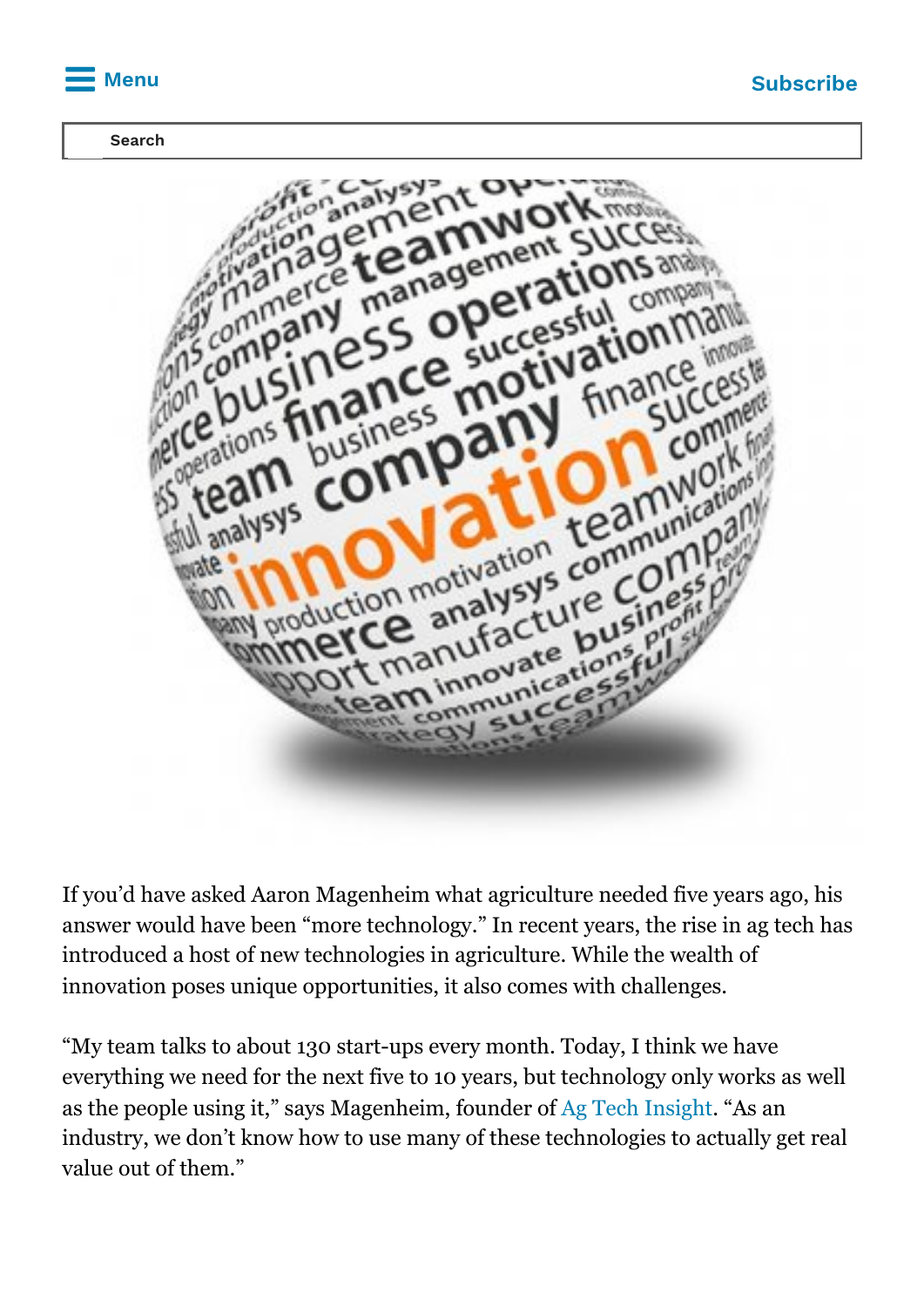

**AUTOR SEATCH**<br> **AUTOR CONTINUES AND SEATCH CONTINUES AND SEATCH CONTINUES AND SEATCH CONTINUES AND SEATCH CONTINUES AND SEATCH CONTINUES. Search**

For producers in California, especially those who raise specialty crops, labor has been an ongoing issue for a decade or more. Today, the lack of labor has left no aspect of agriculture untouched.

"Whether you're a meat packing plant or a corn farmer in the Midwest, it has become difficult to find production workers or someone to drive a grain cart," Magenheim says.

### • **Read More:** [Labor shortage elevates the need for autonomous solutions](https://www.agriculture.com/news/technology/labor-shortage-elevates-the-need-for-autonomous-solutions)

Because it has evolved into such a widespread problem, Magenheim says this past year investors, as well as major ag companies, put more money toward start-ups automating tasks.

"You can't talk about production agriculture today without recognizing there is a labor challenge," says Ron Antevy, managing director and cohead of Trimble Ventures. "We are focused on the operational workflows of helping a farmer grow a crop. How can we automate equipment, so it's smarter and easier to use, to reduce the skill set needed to perform certain actions at a price point that makes sense?"

Investments in farm robotics totaled \$491 in the first half of 2021, a 40% increase over the same period in 2020, according to AgFunder. Noteworthy deals went to start-ups like TerraClear, Monarch Tractor, and Bear Flag Robotics.

### ● **Read More:** [Monarch introduces fully electric, driver-optional tractor](https://www.agriculture.com/news/machinery/monarch-introduces-fully-electric-driver-optional-smart-tractor)

With the purchase of Raven Industries, CNH Industrial is also working to bring more integrated precision and autonomous solutions to customers. The pairing will not only improve productivity and profitability but also promote more sustainable solutions and environmental stewardship as well.

### • **Read More:** [CNH enhances its autonomous, precision ag portfolio with](https://www.agriculture.com/news/technology/cnh-enhances-its-autonomous-precision-ag-portfolio-with-purchase-of-raven) purchase of Raven

Scott Wine, chief executive officer, CNH Industrial, says, "The purchase of Raven Industries emphasizes our commitment to enhance our precision farming portfolio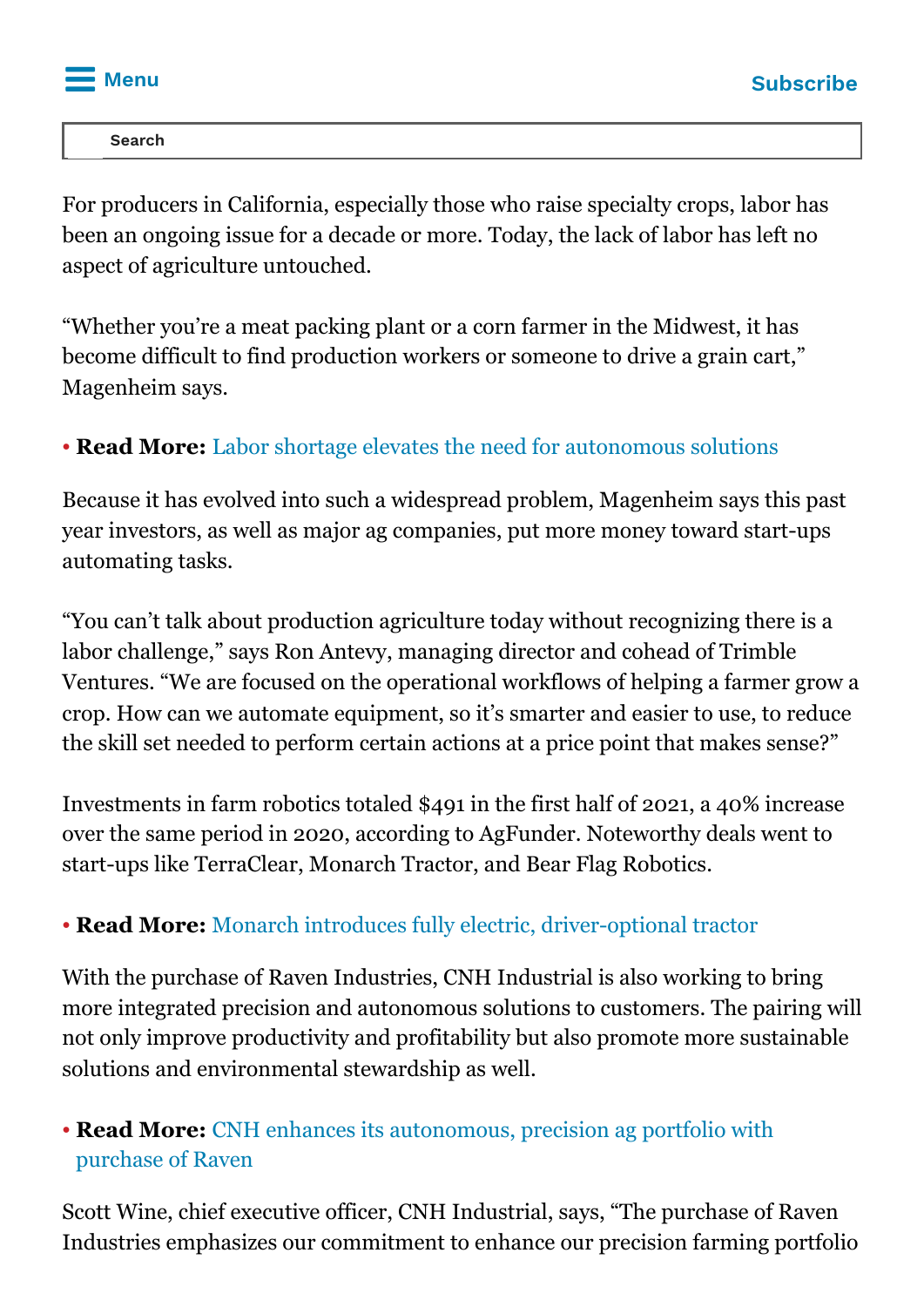

provide our customers with novel, connected technologies, allowing them to be  $\begin{bmatrix} 1 & 3 & 3 & 0 & 0 \\ 0 & 0 & 0 & 0 & 0 \\ 0 & 0 & 0 & 0 & 0 \\ 0 & 0 & 0 & 0 & 0 \\ 0 & 0 & 0 & 0 & 0 \\ 0 & 0 & 0 & 0 & 0 \\ 0 & 0 & 0 & 0 & 0 \\ 0 & 0 & 0 & 0 & 0 \\ 0 & 0 & 0 & 0 & 0 \\ 0 & 0 & 0 & 0 & 0 \\ 0 & 0 & 0 & 0 & 0 \\ 0 & 0 & 0 & 0 & 0 \\ 0 & 0 & 0 & 0 & 0 \\ 0 & 0 & 0 & 0 & 0 & 0 \\$ **Search**

### ● **Read More:** [Q&A: Scott Wine, chief executive officer at CNH Industrial](http://www.agriculture.com/MACHINERY/QA-SCOTT-WINE)

The acquisition of Blue River Technology in 2017, says Julian Sanchez, was a down payment in helping farmers do more with less. "Their team actually shifted our mind-set and the way we look at the problem of optimizing inputs, as well as labor," says Sanchez, director of emerging technology for John Deere.

The company's acquisition of Bear Flag Robotics this past summer accelerates the development and delivery of automation and autonomy on the farm.

The move, John Marshall believes, will not only enhance Deere's position in the autonomous space, but continue to set the company apart. "It also will further Deere's presence in Silicon Valley, showing that it is a major player in technology," says Marshall, IntelliFarm Director at Wade, Incorporated.

### • **Read More:** [John Deere acquires Bear Flag Robotics for \\$250 million](https://www.agriculture.com/news/technology/john-deere-acquires-bear-flag-robotics-for-250-million)

In December, Deere purchased AgriSync. Founded in 2015, the Iowa start-up is a customer service platform for ticketing and remote support for ag equipment dealers.

### **• Read More: [Deere acquires AgriSync](https://www.agriculture.com/news/technology/deere-acquires-agrisync)**

Magenheim says another notable deal in 2021 was the acquisition of Prospera by Valmont Industries, the parent company of Valley Irrigation. An Israel-based company, Prospera has developed artificial intelligence technologies that can use information gathered in the field through remote sensing to provide early detection and enhanced scouting, so a producer can make fast and informed decisions during critical stages of crop development.

• **Read More:** [Autonomous crop technology provides 24/7 field monitoring, and](https://www.agriculture.com/TECHNOLOGY/CROP-MANAGEMENT/AUTONOMOUS-CROP-TECHNOLOGY-PROVIDES-247-FIELD-MONITORING-AND-THATS-JUST) that's just the beginning

# **MOST SIGNIFICANT ACQUISITION**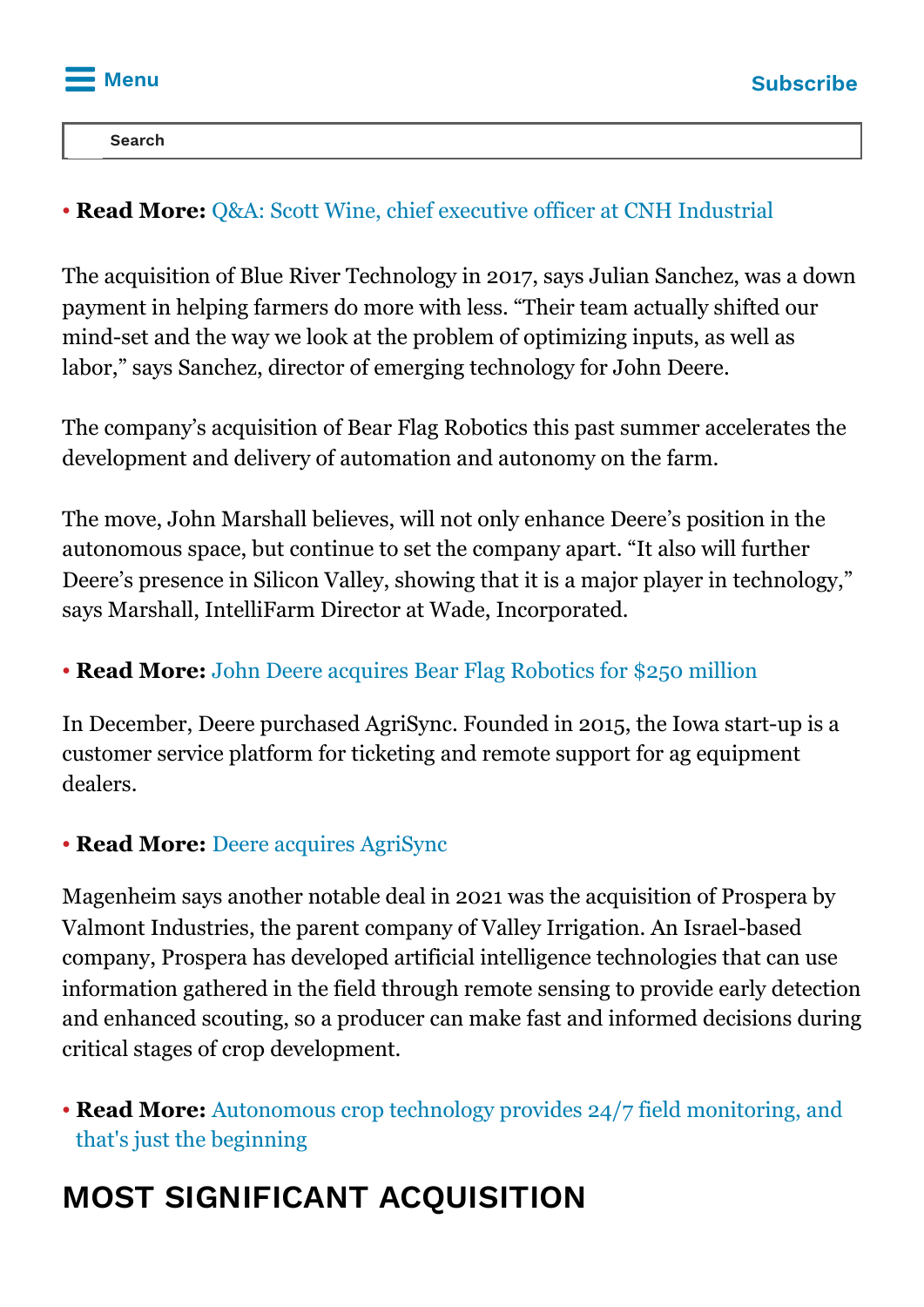

#### $\blacksquare$  Search monumental that happened that happened the most monumental that  $\blacksquare$ **Search**

Bushel buying GrainBridge, a start-up created by Cargill and ADM," Magenheim says. "The fact that they are willing to release ownership to Bushel will be a game changer for the grain supply chain," he says. "From an industry and adoption acceptance standpoint, it's exciting because we haven't seen anything like this before."

"For us, the more that can be automated, the more benefit the farmer is going to get out of it," says Jake Joraanstad, CEO and cofounder of Bushel.

Founded in 2011, Bushel has more than 40% of the grain origination in the United States coming into its platform, which translates to about 10 billion bushels annually. "That's 10 billion bushels of data, which is properly permissioned, that we can make more valuable for the farmer and the grain company. We are trying to embolden these relationships, so both can prosper," Joraanstad says.

### ● **Read More:** [Bushel acquires GrainBridge](https://www.agriculture.com/news/technology/bushel-acquires-grainbridge)

This past year also saw companies develop new products based on their acquisitions. In March, Deere unveiled See & Spray Select – a technology that sprays weeds in fallow ground, which can help farmers reduce nonresidual, preemerge herbicide use by 77%.

### ● **Read More:** [John Deere launches See & Spray Select](https://www.agriculture.com/news/technology/john-deere-launches-see-spray-select)

Tamar Rosati says digitally enabled crop protection will be the next big frontier in ag tech.

"We've seen a lot of precision technology in seed and fertilizer, and software such as Granular Insights that helps with on-farm decision making, but not as much development in crop protection," says Rosati, president, digital business platform, Corteva Agriscience. "Using predictive analytics combined with precision application technology, there are several exciting tools becoming available that can help a farmer better target his spraying. This area is going to see a transformation, ultimately driving an increase in ROI for farmers and better stewarding of the land."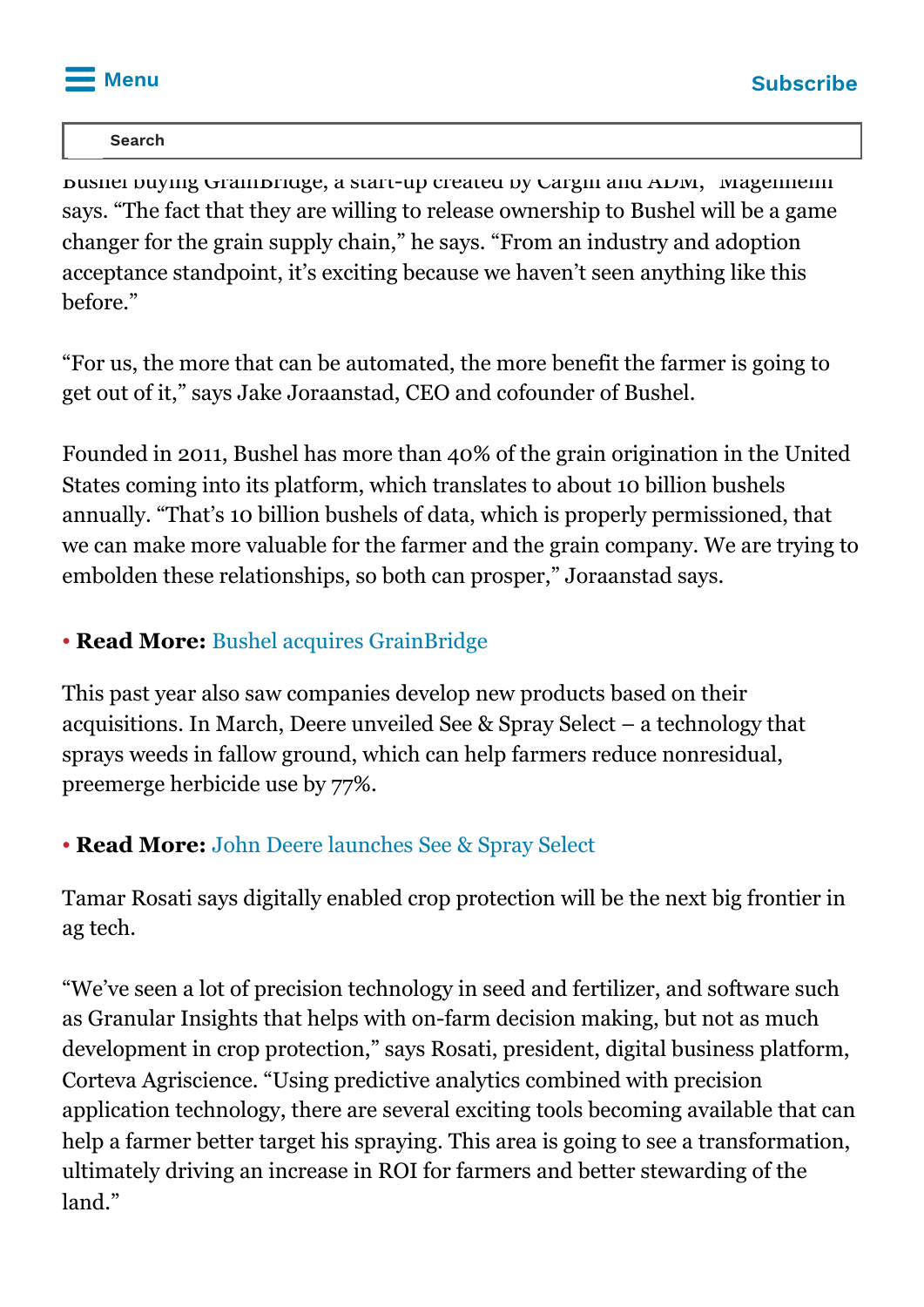

**IMAGERY EXCREMENTATION Search Search**

In 2021, companies offering imagery services also gained traction.

"It's been pretty pictures for a lot of years, and people didn't know how to use those images. Companies that have been around for at least five years like Sentera and Ceres Imaging are developing tools that provide actionable analytics. The platforms are also reasonably priced, so the barrier to entry is low," Magenheim says.

### • **Read More:** [Servitech and Sentera form crop monitoring and field imagery](https://www.agriculture.com/technology/crop-management/servitech-and-sentera-form-crop-monitoring-and-field-imagery-partnership) partnership

### **SIMPLE TECH A POPULAR PATH**

On the start-up side, Magenheim says simple technology like an app that collects information, is still a popular path to pursue. Start-ups worth noting include AgWorld, KipTraq, and Conservis.

For example, Conservis helps farms organize data being collected from different sources and platforms, eliminate manual entry, create successful business plans, and confidently manage their cost and production operations throughout the year. Acquired by Telus Agriculture and Rabobank in summer 2021, the purchase combines Telus Agriculture's technologies with Rabobank's knowledge and relationships across the entire food value chain. What that means for Conservis customers is a solution that aggregates a farm's data into a single resource.

### ● **Read More:** [Conservis acquired by Rabobank, Telus Agriculture](https://www.agriculture.com/news/technology/telus-agriculture-and-rabobank-acquire-conservis)

### • **Read More:** [Take the guesswork out of in-field applications](https://www.agriculture.com/technology/crop-management/take-the-guesswork-out-of-in-field-applications)

Start-ups, Magenheim says, are also maturing and have finally figured out what their product is and how to deliver it to the end user. Perhaps more importantly is the increased collaboration that is also taking place.

"Collaboration is a big trend I've seen over the last year or so," he says. "Companies are realizing they're not going to be the platform that does everything, so they need to work together."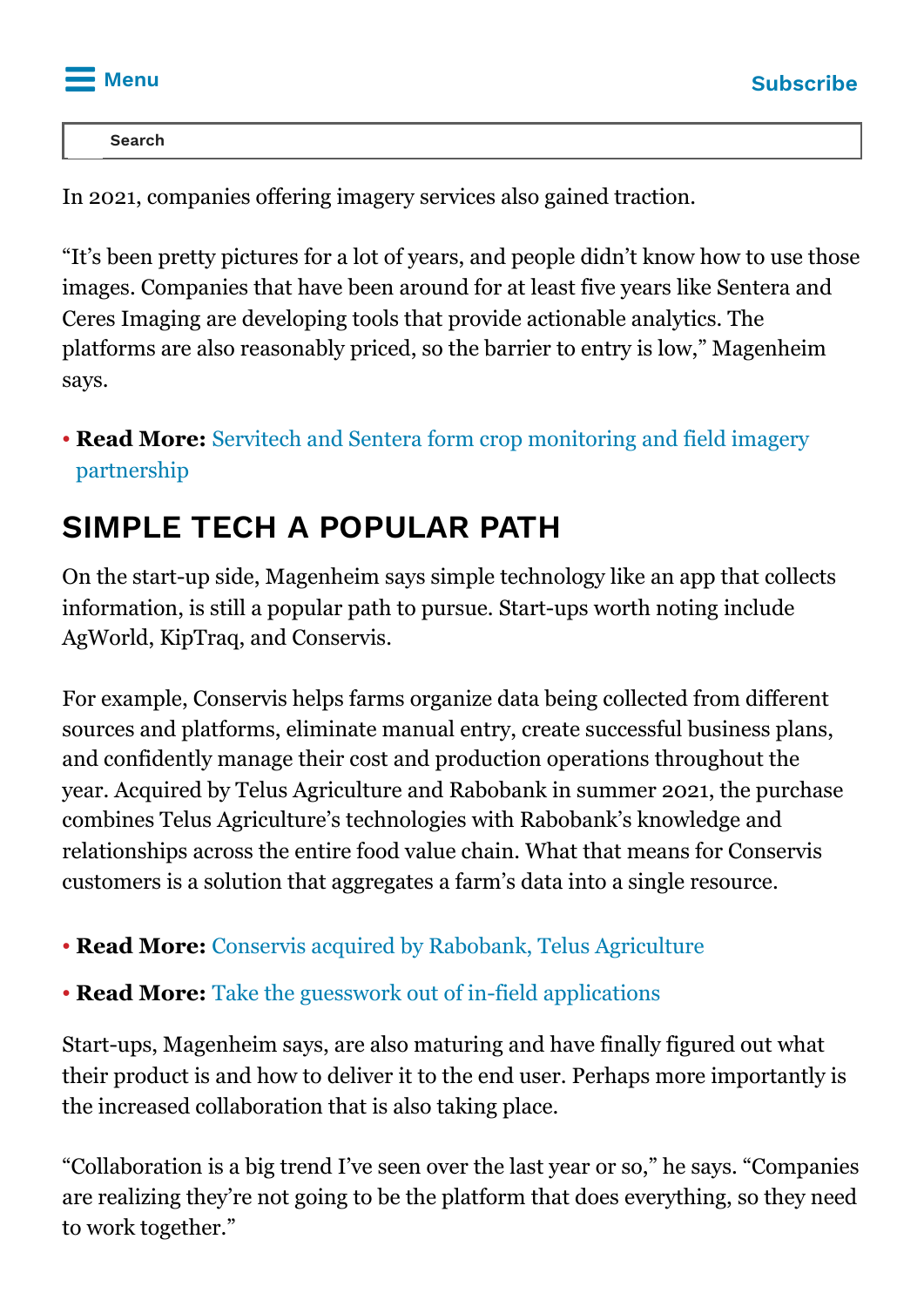

also engaging farmers sooner in the process – a critical piece that has been process – a critical piece that h<br>In the process – a critical piece that has been process – a critical piece that has been process – a critical  $\begin{array}{ccc} \hline \end{array}$ **Search**

"Start-ups have a certain ability and freedom to innovate quickly, with access to funding from many different sources," Rosati says. "However, they don't necessarily have access to the end customer required to bring the product to market, enabling a technology to scale. The connection between established large players and start-ups are important because it helps bring some of these solutions to customers in ways they wouldn't have been able to do on their own."

### • **Read More:** [How connecting with ag tech start-ups can shape the future of](https://www.agriculture.com/technology/change-is-coming) agriculture

While there are a lot of great ideas out there, Nebraska farmer Brandon Hunnicutt says, "Some are very impractical when we try to implement them on the farm. Farmers need to be open to sharing what they need on their farms and what may or may not work. Companies need to be willing to ask for out input in the early stages of development."

### • **Read More:** [Innercircle brings farmers together to influence the future of seed](https://www.agriculture.com/technology/crop-management/innercircle-brings-farmers-together-to-influence-the-future-of-seed) technology

"Bringing farmers along in the ag tech journey means acknowledging there is no silver bullet to solving the issues facing agriculture," says Shubhang Shankar, Syngenta Group Ventures. "I think we need to start by not overpromising and underdelivering."

## **THE OUTLOOK FOR 2022**

Five start-ups Magenheim will pay close attention to in the coming year include [Hectre](http://hectre.com/), [Ganaz](http://ganaz.com/), [Intelliculture,](http://intelliculture.ca/) [SWARM Engineering](http://swarm.engineering/), and [ARVA Intelligence.](http://arvaintelligence.com/)

"Hectre has developed an easy-to-use orchard management and fruit sizing software," he says. "It is a simple app that streamlines harvest management by better tracking a crop like oranges from the field to the warehouse," he says.

Ganaz, a workforce management platform, helps employers recruit, retain, communicate, onboard, train, and pay their workforce. "Instead of taking 20 to 30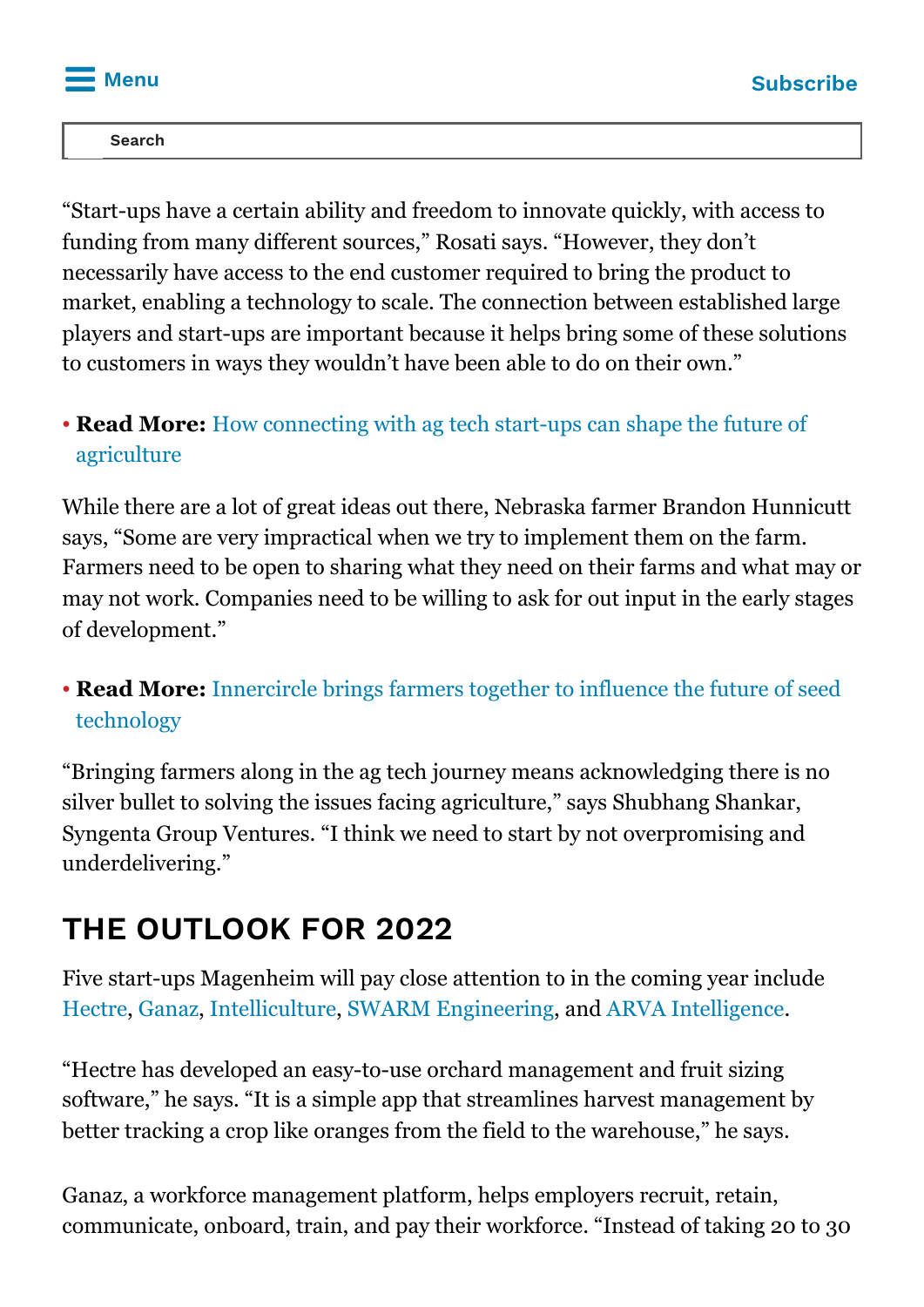

Intelliculture is a farm management software designed to address three of the address three of three of three o<br>Intelligences **Search**

 $a$ griculture's largest challenges – labor, pest prevention, and machine safety.

Focused on the food supply chain, SWARM Engineering is solving issues such as load planning in logistics, product blending, pricing, and inventory demand plans.

Start-up ARVA Intelligence is combining a farmer's existing data with machine learning models to quantify the impact of current practices. "The company is taking a different stance on sequestering carbon that makes a whole lot of sense," Magenheim says.

### • **Read More:** [ARVA Intelligence announces carbon ready program for trusted](https://www.agriculture.com/news/technology/arva-intelligence-announces-carbon-ready-program-for-trusted-advisors) advisers

Shankar believes that as the conversation continues to move toward how to repair the environment, the definition of efficiency will change. "For decades, we were chasing yield, trying to figure out how to produce large amounts of food cheaply," he says. "It's no longer how much can we produce cheaply, but how much can we produce sustainably. Innovation is going in that direction."

Magenheim also thinks more investments will go toward acquiring later stage start-ups in the coming year. And no matter the technology, he says the industry must continue to work on removing the barriers to entry. "Basically, how do we help producers, so they want to use technology more?" he says.

Magenheim also sees technology innovation and adoption continuing to grow for animal agriculture.

### • **Read More:** [Five animal agriculture entrepreneurs from the Alltech start-up](https://www.agriculture.com/TECHNOLOGY/LIVESTOCK/FIVE-ANIMAL-AGRICULTURE-ENTREPRENEURS-FROM-THE-ALLTECH-START-UP-PROGRAM) program

"While technology for crop production has seen considerable growth, the animal side of things has been behind. As it watches, learns, and figures out what did and didn't work on the crop side, animal agriculture is rapidly catching up," Magenheim says.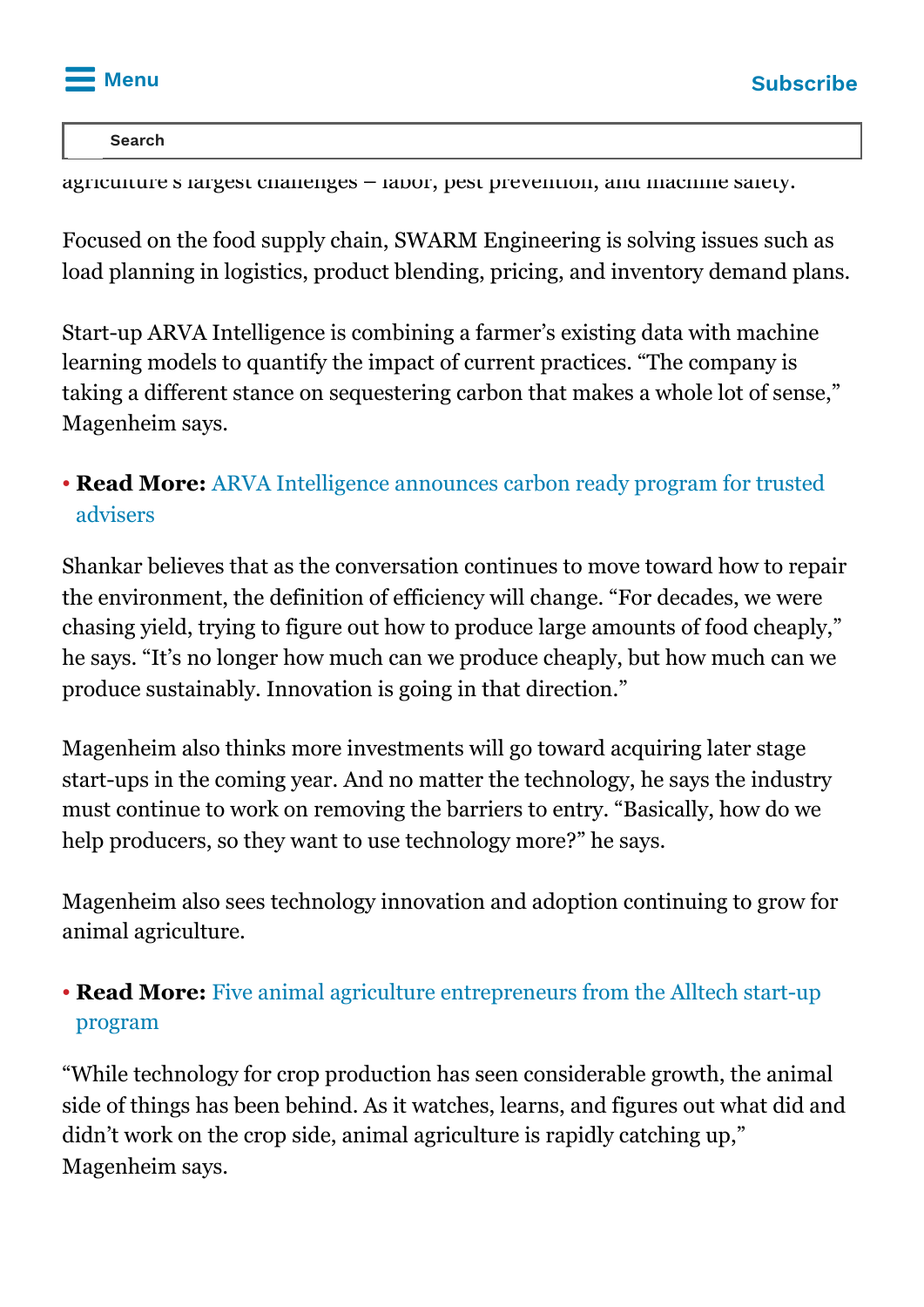

**Search**



### **MORE TECHNOLOGY NEWS**

|                                             |                                                                                                             |                                                                                                    | <b>All Technology News</b>                                                                                       |
|---------------------------------------------|-------------------------------------------------------------------------------------------------------------|----------------------------------------------------------------------------------------------------|------------------------------------------------------------------------------------------------------------------|
| A corn field in<br>the middle of<br>summer. | <b>New Bayer row</b><br>crop herbicide<br>with new mode of<br>action coming by<br>2030                      | A mechanical<br>tracker from<br><b>Topcon displays</b><br>the weight of a<br>feed truck            | <b>Topcon adds</b><br><b>Inbound Tracker to</b><br>its precision<br><b>feeding lineup</b>                        |
|                                             | <b>Article</b>                                                                                              |                                                                                                    | <b>Article</b>                                                                                                   |
|                                             | <b>Why Greeneye</b><br><b>Technology is</b><br>teaming up with<br><b>Farmers Business</b><br><b>Network</b> | John Deere<br>selects seven<br>companies for its<br>2022 Startup<br><b>Collaborator</b><br>program | <b>John Deere selects</b><br>seven companies<br>for its 2022<br><b>Startup</b><br><b>Collaborator</b><br>program |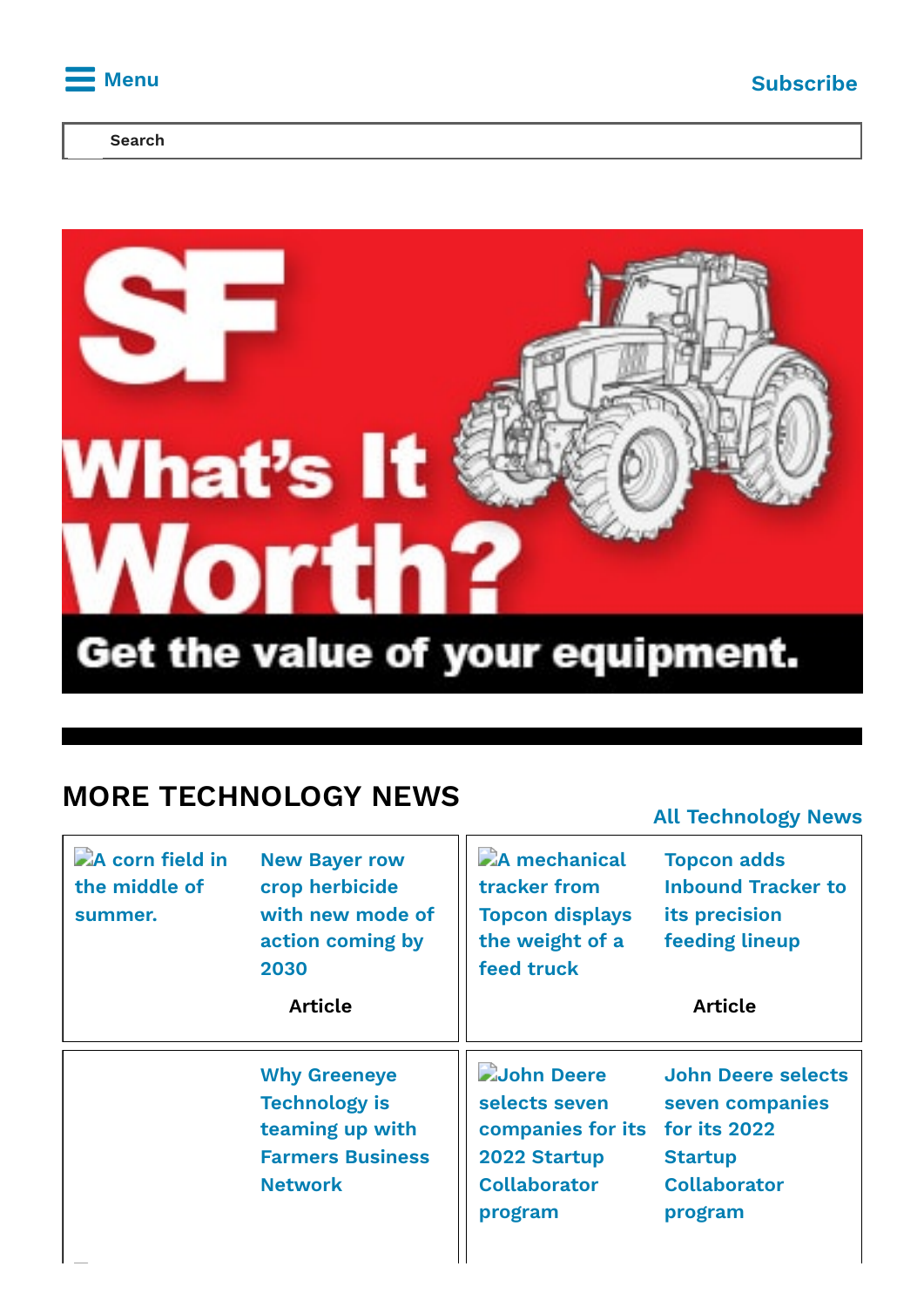| <b>Menu</b>                                                     | <b>Subscribe</b> |
|-----------------------------------------------------------------|------------------|
| <b>Search</b>                                                   |                  |
| between crops<br>and weeds and<br>even between<br>weed species. |                  |
| <b>Article</b>                                                  | <b>Article</b>   |

### *For related content and insights from industry experts, sign up for Successful Farming newsletters.*

**[SIGN](https://x.e.buysub.com/ats/show.aspx?cr=724&fm=20) UP**

Loading...

**Greeneye**

| <b>Browse</b>     |                  | <b>Your Account</b>       |
|-------------------|------------------|---------------------------|
| <b>News</b>       | <b>Livestock</b> | Login                     |
| <b>Markets</b>    | <b>Family</b>    | <b>Join</b>               |
| <b>Weather</b>    | <b>Community</b> | <b>Manage Newsletters</b> |
| <b>Machinery</b>  | <b>Magazine</b>  |                           |
| <b>Crops</b>      | ΤV               |                           |
| <b>Technology</b> | <b>Audio</b>     |                           |
|                   |                  |                           |

**Farm [Management](https://www.agriculture.com/farm-management)**

#### **Magazine**

**[Subscribe](https://w1.buysub.com/servlet/OrdersGateway?cds_mag_code=SFG&cds_page_id=166174&cds_response_key=I47GOON63) Renew [Subscription](https://w1.buysub.com/servlet/CSGateway?cds_mag_code=SFG)**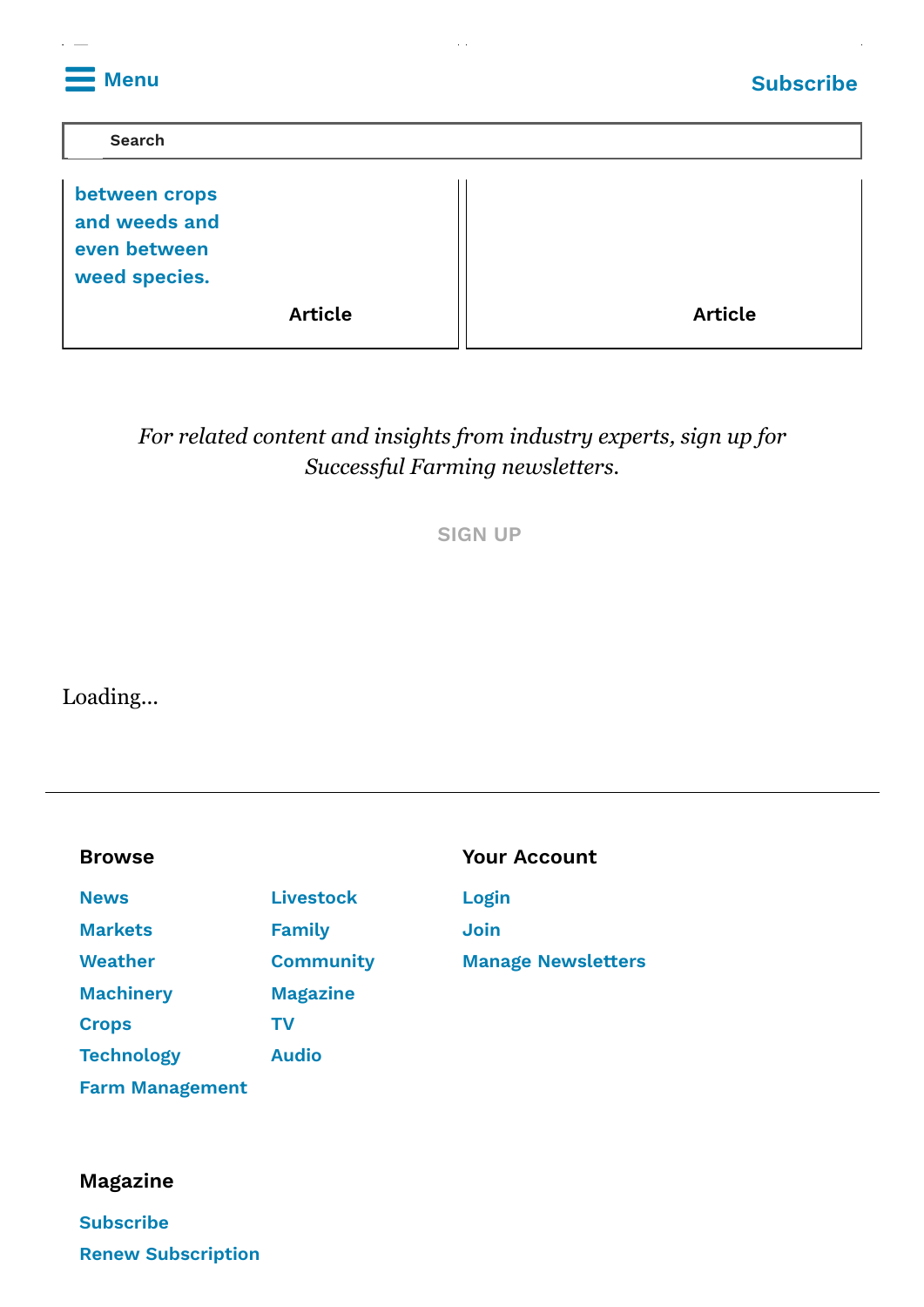





© 2022 Meredith Corporation. All Rights Reserved.

All <https://www.barchart.com/solutions/> is provided by Barchart Solutions.

Futures: at least 10 minute delayed. Information is provided 'as is' and solely for informational purposes, not for trading purposes or advice. To see all exchange delays and terms of use, please see <https://www.barchart.com/solutions/terms>.